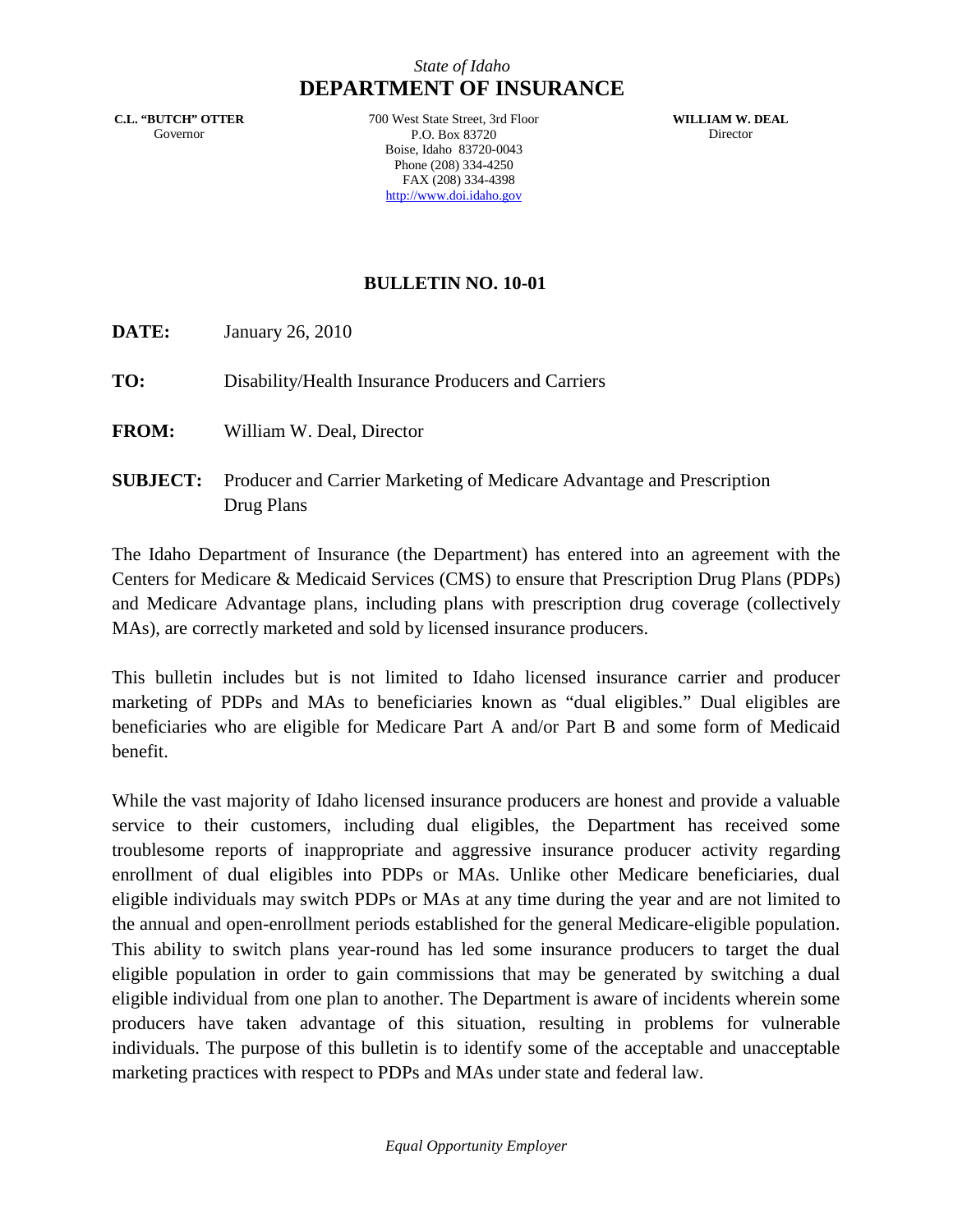The Medicare Improvements for Patients and Providers Act (MIPPA) (Pub. L. 110-275) (*See also,* 42 C.F.R. Parts 422 and 423 (CMS 4131-F) (42 U.S.C. 1305, *et seq.*) enacted by Congress in the fall of 2008, provides protections for beneficiaries through increased oversight of marketing behavior. MIPPA provides very specific guidelines for marketing activities, which includes producer behavior. The Department is working with CMS to ensure that Idaho carriers and producers who sell PDPs and MAs follow these guidelines by sharing information concerning the actions of the plans and producers. In addition, CMS instituted a comprehensive surveillance and enforcement strategy for these plans to ensure that they are in compliance with both federal and state laws.

The list below sets forth prohibited and inappropriate behavior of producers and companies selling PDP or MA products as provided by federal law, primarily 42 CFR § 422.2268. It also details some of the conduct that is considered appropriate producer behavior. The Department will take action against a producer who is engaged in inappropriate marketing and sales activity that violates any provision of title 41, Idaho Code, or other applicable state law.

# *Medicare Advantage organizations—and therefore producers—are prohibited from:*

- Soliciting potential enrollees door-to-door.
- Stating that they are from Medicare or using the term "Medicare" in a misleading manner. For example, a producer cannot state that he or she is endorsed by Medicare, is calling on behalf of Medicare, or that Medicare directed them to call or see the beneficiary.
- Sending unsolicited emails.
- Conducting outbound marketing calls, unless the beneficiary requested the call or the beneficiary is an existing client. Producers are allowed to call their existing clients to discuss new plan options.
- Approaching or soliciting beneficiaries in common areas, for example, parking lots, hallways, and lobbies.
- Calling or visiting a beneficiary who attended a sales event, unless the beneficiary gave express permission.
- Marketing non-health related products, such as annuities and life insurance, to prospective enrollees during PDP or MA sales activities or presentations. This is considered crossselling and is prohibited.
- Contacting friends or family of clients under the premise that they were "referred" to the prospective customer. Producers may leave cards behind for clients to provide to friends or family, but the "referred" beneficiary must contact the producer directly.
- Offering gifts to potential enrollees of more than \$15, based on the retail purchase price of the product.
- Making unsolicited contact with beneficiaries under the guise of selling a non-PDP or non-MA product where the conversation turns to PDPs or MAs. For example, a producer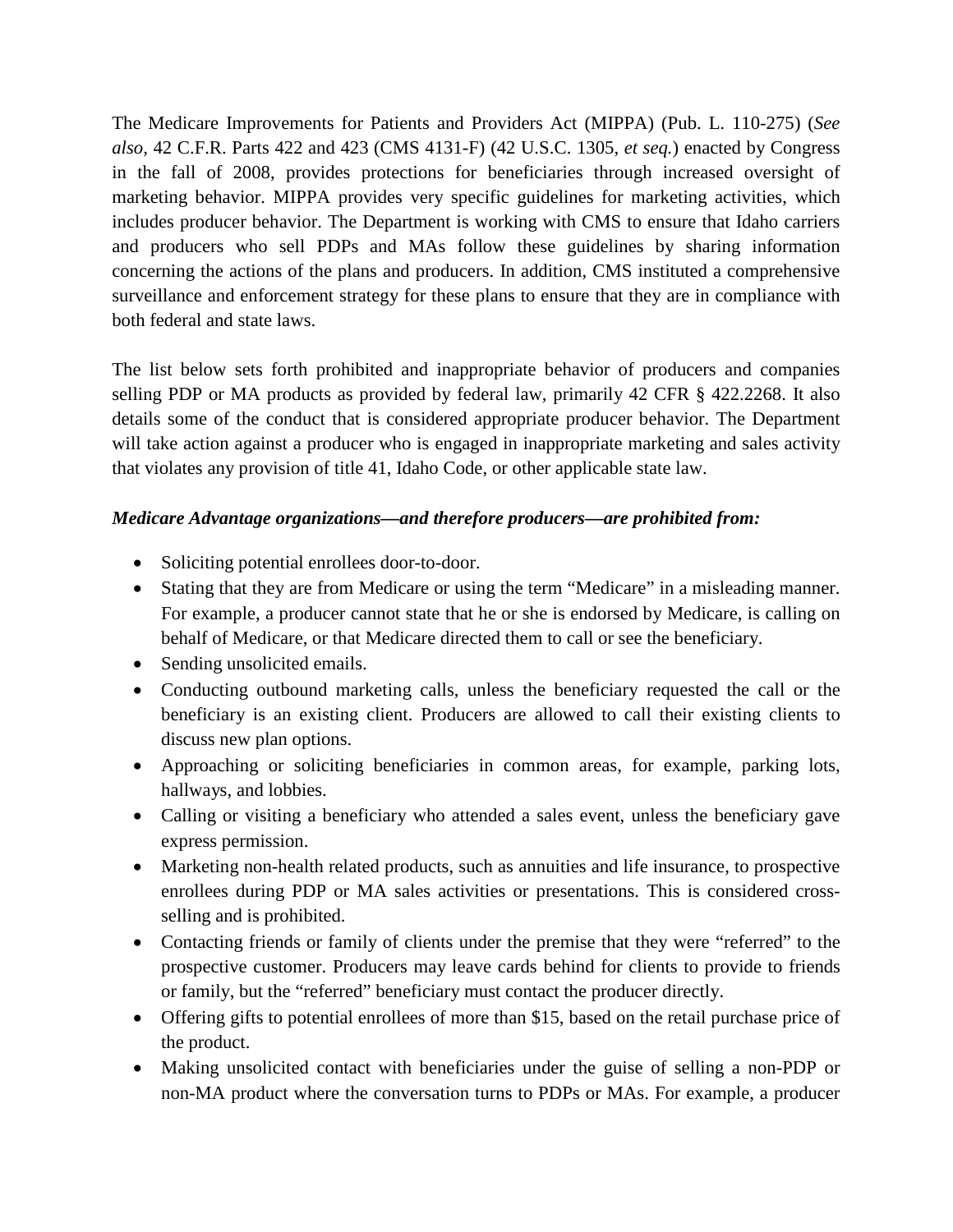may not begin by selling a Medicare Supplement plan and then turn the conversation to PDP or MA products.

- Conducting sales activities in healthcare settings except in appropriate common areas. Appropriate common areas include hospital or nursing home cafeterias, community or recreational rooms, and conference rooms. Producers are prohibited from conducting sales presentations and distributing or accepting enrollment applications in areas where patients primarily intend to receive healthcare services. Inappropriate areas include waiting rooms, exam rooms, hospital patient rooms, dialysis centers and pharmacy counter areas.
- Providing meals to potential enrollees at sales presentations.
- Engaging in marketing or sales activities at an educational event.

## *Producers are required to:*

- Clearly identify the types of products that will be discussed before marketing to a potential enrollee. (A producer must initially meet with a beneficiary to discuss specific lines of business.)
- Prior to any marketing appointment, reach an agreement with the beneficiary as to the "scope of the appointment," and that agreement must be documented. For example, if a beneficiary attends a sales presentation and schedules an appointment, the producer must obtain written documentation that is signed by the beneficiary agreeing to the products that will be discussed during the appointment.
	- o Additional products may not be discussed unless the beneficiary requests the information.
	- o Any additional lines of business that are not identified prior to the appointment will require a separate appointment.
	- o Subsequent appointments may not be scheduled until 48 hours after the initial appointment.
- Producers are only permitted to schedule appointments with beneficiaries residing in long term care facilities upon request.

## *Appropriate producer behavior:*

- Producers may call beneficiaries who have expressly given them permission for a sales agent to contact them, for example by filling out a business reply card or asking a Customer Service Representative (CSR) to have an agent call them. The permission applies only to the entity from whom the beneficiary requested contact for the duration of that transaction or as indicated by the beneficiary.
- Producers may initiate a phone call to confirm the appointment that has already been agreed to by a beneficiary but may not change the scope of the appointment without appropriate documentation.